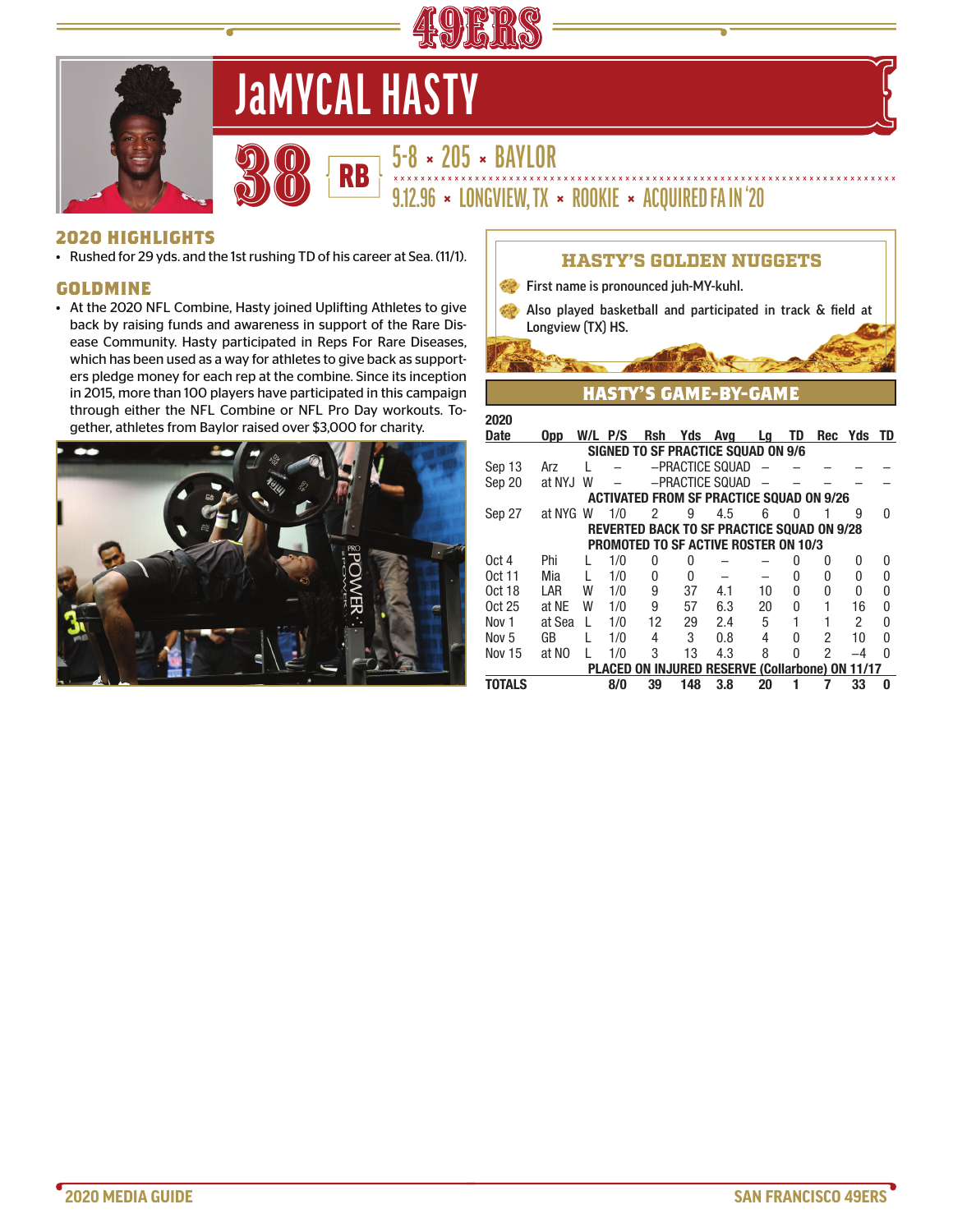

| ___________________              |      |    |    |            |            |            |           |                  |           |            |            |     |           |
|----------------------------------|------|----|----|------------|------------|------------|-----------|------------------|-----------|------------|------------|-----|-----------|
| <b>HASTY'S CAREER STATISTICS</b> |      |    |    |            |            |            |           |                  |           |            |            |     |           |
| <b>RUSHING</b>                   |      |    |    |            |            |            |           | <b>RECEIVING</b> |           |            |            |     |           |
| <b>YEAR</b>                      | TEAM | GP | GS | <u>ATT</u> | <u>YDS</u> | <b>AVG</b> | <u>LG</u> | <u>TD</u>        | <u>NO</u> | <u>YDS</u> | <b>AVG</b> | LG. | <u>TD</u> |
| 2020                             | SF   | 8  |    | 39         | 148        | 3.8        | 20        |                  |           | 33         | 4.7        | 16  |           |
| <b>TOTALS</b>                    |      | 8  |    | 39         | 148        | 3.8        | 20        |                  |           | 33         | 4.7        | 16  |           |
|                                  |      |    |    |            |            |            |           |                  |           |            |            |     |           |

#### **Additional Statistics:**

**Special Teams Tackles - 2:** 2020 (2) **Fumbles-Lost - 1-0:** 2020 (1-0) **Kick Returns - 3: 2020 (3) Kick Return Yards - 57: 2020 (57)** 

#### **Milestones:**

**NFL Debut:** at NYG (9/27/20); **First Reception:** at NYG (9/27/20 - 9-yd. pass from QB Nick Mullens); **First Rushing TD:** at Sea (11/1/20)

# **HASTY'S CAREER HIGHS**

**Rushes:** 12 at Sea. (11/1/20) **Rushing Yards:** 57 at NE (10/25/20) **Long Rush:** 20 at NE (10/25/20) **Rushing TDs:** 1 at Sea. (11/1/20) **Receptions:** 1 (2 times) Last at NE (10/25/20)

**Receiving Yards:** 16 at NE (10/25/20) **Long Reception:** 16 at NE (10/25/20) **Kickoff Returns:** 2 at Sea. (11/1/20) **Kickoff Return Yards:** 36 at Sea. (11/1/20) **Long Kickoff Return:** 21 vs. GB (11/5/20)

# **HASTY'S TRANSACTIONS**

Originally signed as an undrafted free agent by SF on 4/28/20...Waived by SF on 9/5/20...Signed to SF practice squad on 9/6/20...Activated from SF practice squad on 9/26/20...Reverted back to SF practice squad on 9/28/20...Promoted to SF active roster on 10/3/20...Placed on the Injured Reserve List on 11/17/20.